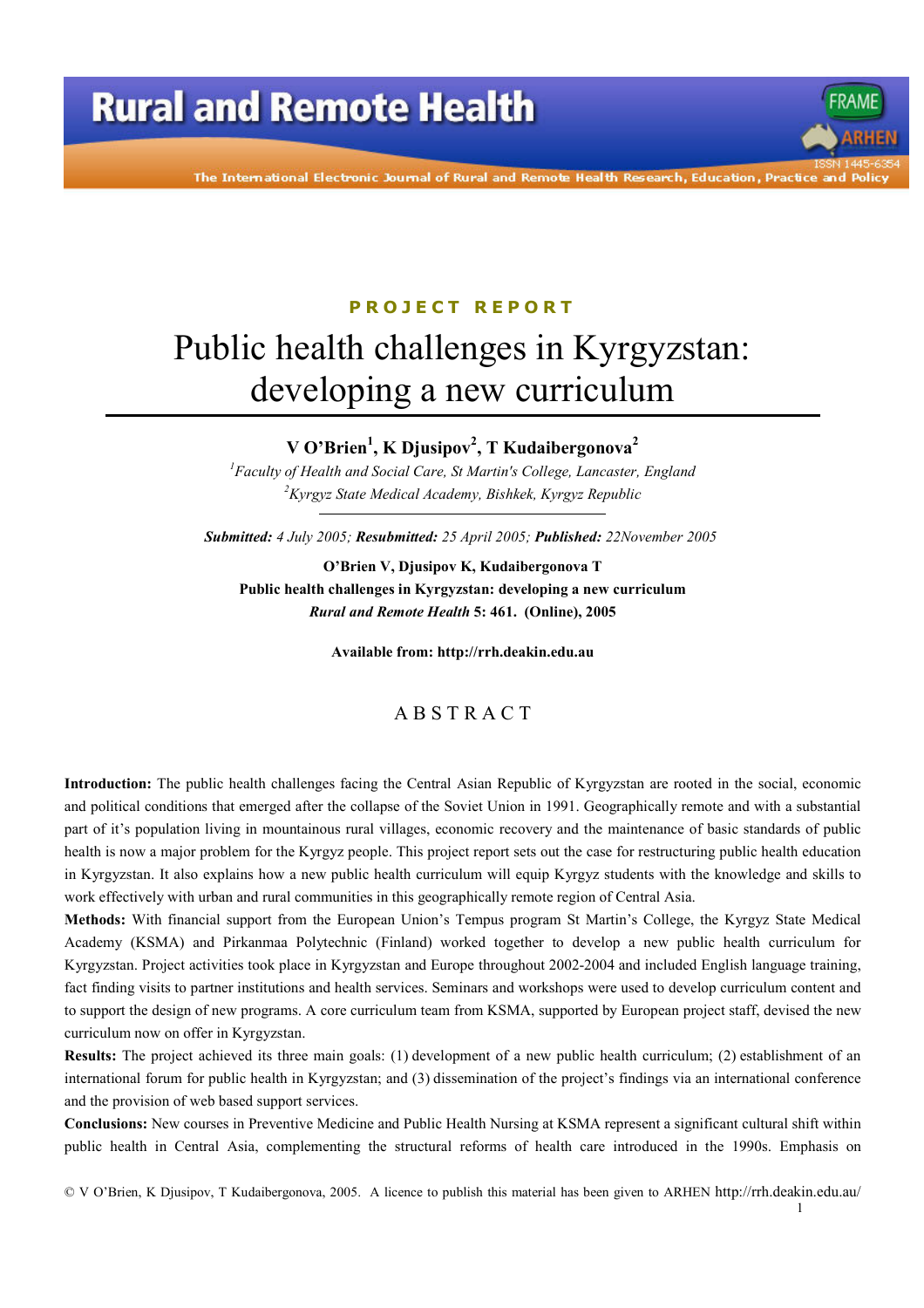The International Electronic Journal of Rural and Remote Health Research, Education Practice and Policy

community engagement, health promotion and preventive action enhances knowledge, develops new skills and refocuses work practices for public health staff serving Kyrgyzstan's remote rural communities.

Key words: Kyrgyzstan, public health education.

# Introduction

Kyrgyzstan is a small, geographically remote Central Asian republic with a population of approximately 5 million people<sup>1</sup>. Known to merchants and travellers over the centuries as 'The Land of the Celestial Mountains', Kyrgyzstan shares borders with Kazakhstan, China, Tajikistan and Uzbekistan. At one time, an important stopping place on the Silk Road trade routes between China and Europe, Kyrgyzstan now faces real difficulties trying to establish and maintain trade links with wealthier Western countries. Geographically remote, mountainous and with a predominantly rural population, Kyrgyzstan is in transition from a centrally planned soviet system to a competitive 'free market' economy. Economic transition has been accompanied by an epidemiological transition that challenges the ability of the existing services to meet the changing health needs of the population.

#### **Public health provision in Kyrgyzstan**

Public health in the Soviet period was provided through networks of Sanitary and Epidemiological Stations, offering sanitary inspection, epidemiological monitoring and laboratory services. During the late 1990s the 'Manas Reforms' introduced, among other things, mandatory healthcare insurance for all employees, community based family practitioner groups and a fledgling health promotion service. By the end of the decade 739 family group practices were operating in Kyrgyzstan and 70% of people were covered by health insurance<sup>2</sup>. However health professionals often lacked the knowledge and skills necessary to operate within the new structures, and deeply embedded professional working practices inhibited real progress<sup>3</sup>.

#### **Health and economic transition**

The collapse of the Soviet Union in 1991 had a devastating impact on the Kyrgyz economy, weakening already poor transport and communications networks. Landlocked and largely dependent on expensive air freight for external trade, poor economic and transport conditions left the country heavily dependent on international aid with debt servicing accounting for an estimated 40% of annual government revenue $4$ .

Geographical remoteness, a large dispersed rural population and extreme poverty were key factors in determining the health of the Kyrgyz people in the post-Soviet period. Structural reforms had little impact on health, especially in rural areas, and the mandatory health insurance scheme struggles to make an impact against a background of international debt, high levels of unemployment and the emergence of a 'black economy'. Privatisation of health services benefited a few medical practitioners in the cities but left the majority of people, especially those in rural areas, without access to affordable or effective health care.

Poverty is a major problem with average wages estimated at less than US\$25 a month in 2001, and the real wages of health workers only marginally above the absolute poverty line<sup>4</sup>. A combination of low status, meagre salaries and inadequate resources contributes to reluctance on the part of health professionals to work in rural areas. Public health staff often lack the knowledge and skills necessary to provide effective support in the changed social environment. With almost 95% of the country at high altitude and 65% of the Kyrgyz people living in remote mountain valleys, this is now a major public health problem for Kyrgyzstan<sup>3</sup>.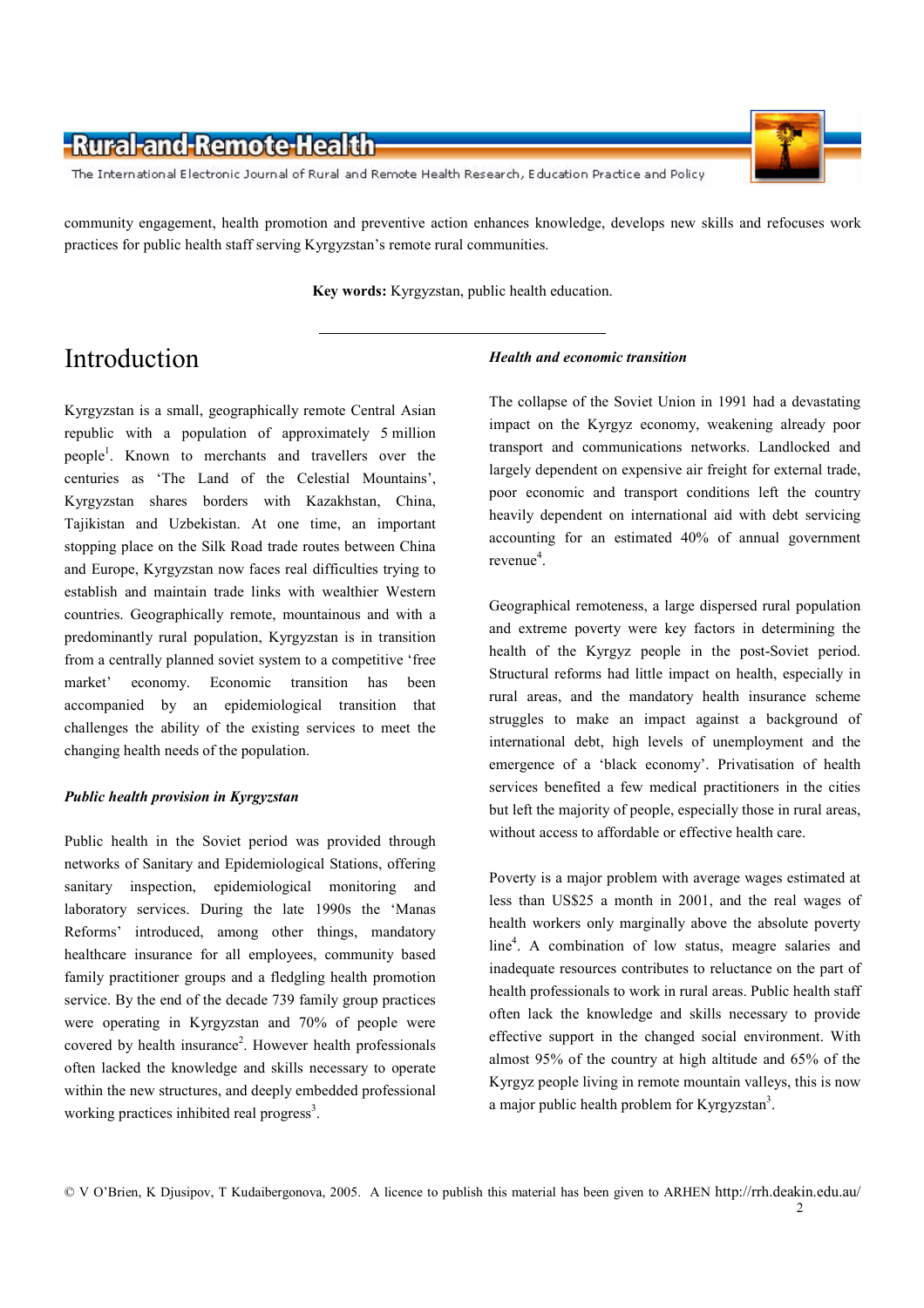

The International Electronic Journal of Rural and Remote Health Research, Education Practice and Policy



Figure 1: Family yurt (felt tents) in the Susaanmyr Valley, Kyrgyzstan (altitude 2500 m).

#### Table 1: The structure of public health services in Kyrgyzstan 2001-2004

| <b>Service</b>           | <b>Number</b>               | <b>Main functions</b>            |
|--------------------------|-----------------------------|----------------------------------|
| Sanitary epidemiological | 8 Regional                  | Infection control, environmental |
| stations                 | 58 Local                    | health surveillance, sanitation  |
|                          | 2 City disinfection centres | advice and regulation.           |
|                          | 3 Anti-plague stations      |                                  |
| Family physician groups  | 739 local clinics           | Family medical services          |
| Health promotion service | 7 Regional centres          | Health promotion                 |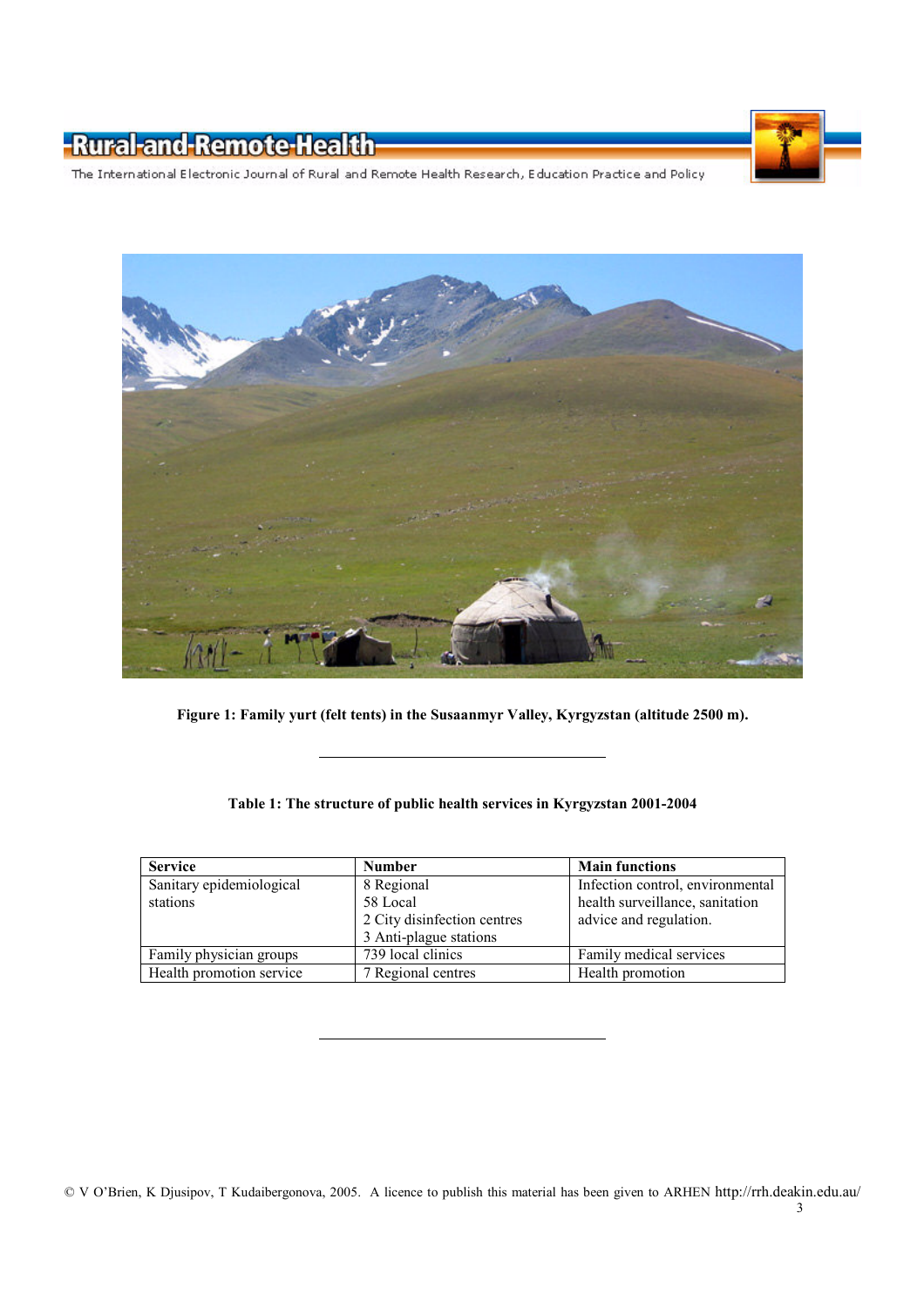

The International Electronic Journal of Rural and Remote Health Research, Education Practice and Policy

The health impact of economic collapse is evident in the rapid deterioration of health status indicators during the 1990s, resulting in significant rises in morbidity and mortality for a number of socially influenced conditions, including heart disease, mental illness and stroke<sup>5</sup>. Between 1991 and 1997, male life expectancy fell from 64.5 years to 62.5 years. During the same period, the rates for syphilis rose dramatically from 1.9 to 151 per 100 000<sup>6</sup>. Even allowing for statistical anomalies, this suggests a significant change in sexual behaviour. Given the lack of attention to sex education within the Soviet era, there is a strong argument for urgent health promotion action on sexual health. Respiratory diseases account for more than 20% of all recorded illness in Kyrgyzstan<sup>7</sup> and smoking related illness such as lung cancer, ischaemic heart disease, cerebrovascular disease and chronic pulmonary obstructive disease are major causes of premature death, particularly among men in Kyrgyzstan $8$ .

Infant mortality rates in Kyrgyzstan are high at 66.5 per 1000 live births, compared with a European average of 5.7 per 1000. The main causes of infant deaths include respiratory disease, diarrhoea and accidents, all of which are largely preventable<sup>5</sup>. Infectious diseases are the second most common reason for seeking medical help with growing hardship and poverty in rural areas, contributing to a rise in the number of cases of brucellosis, tuberculosis, hepatitis B and sexually transmitted diseases<sup>9</sup>. Weakened local economies have left more than 75% of Kyrgyz homes with inadequate sanitation and almost 25% of households dependent on rivers and irrigation channels for drinking water<sup>9</sup>. These examples, along with many others, provided a strong case for refocusing of the undergraduate and postgraduate curriculum on preventive health protection and health promotion measures.

### Methods

Working with the Institute of Public Health and Management at the Kyrgyz State Medical Academy (KSMA), we set out

to support the Manas reforms by developing a new curriculum with a stronger emphasis on preventive health. collaborative working and community health development. The project was funded for 2 years through the European Commission's Tempus TACIS (Technical Aid to the Commonwealth of Independent States) program. TACIS provides grant-financed technical assistance to 12 former Soviet republics in Eastern Europe and Central Asia.

Our general aim was to assist in the development of public health capacity in Kyrgyzstan through academic collaboration between the consortium partners in England, Finland and Kyrgyzstan. The project had three main aims:

- 1. Development of a new undergraduate and postgraduate curriculum in public health.
- Establishment of an international forum for public  $2<sup>1</sup>$ health in Kyrgyzstan.
- 3. Dissemination of the project's findings via an international conference and the provision of webbased support services.

Throughout the project, strong emphasis was placed on collaborative work within the context of existing public health needs and resources in Kyrgyzstan.

#### **Activities**

We began with initial fact finding and familiarisation visits to each of the partner countries. This was followed with a 2 month intensive English language course for 12 Kyrgyz staff in Bishkek, delivered by language teachers from the KSMA, and a 2 week language program at St Martin's in Lancaster, UK. These early visits provided opportunities to begin discussions and agree detailed plans for future project activities

A total of 20 Kyrgyz and nine European staff worked directly on the project with many others attending and contributing to workshops throughout the project. Members of Kyrgyz team visited Europe on eight occasions, and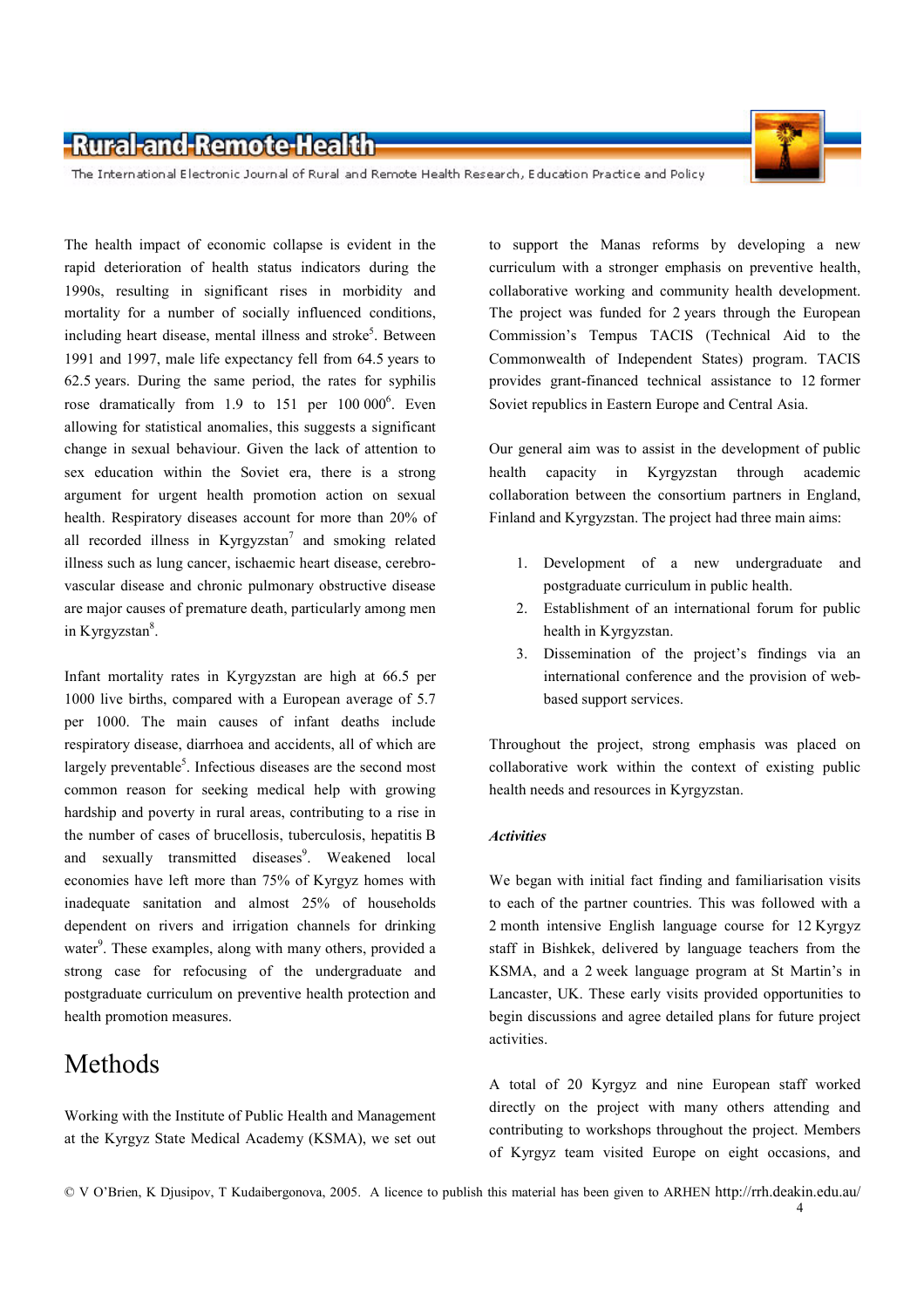The International Electronic Journal of Rural and Remote Health Research, Education Practice and Policy

European project staff visited Kyrgyzstan on four occasions between September 2002 and March 2004. During each visit the project teams met with public health professionals, students and academic staff to gain better insight into the nature of public health provision and education in the Kyrgyzstan, the UK and Finland.

Typical activities included visits to healthcare facilities, participation in seminars and workshops on public health policy, service design and delivery, learning, teaching and assessment methods, curriculum development and program design meetings. We were particularly conscious of the need to develop a sustainable curriculum suited to Kyrgyz context, and emphasis was placed on partnership, collaborative learning and sharing of knowledge and expertise. In line with this, both Kyrgyz and European staff led workshops, with additional contributions from visiting speakers where this was appropriate. The primary responsibility for curriculum development remained with Kyrgyz staff with advice and assistance provided by the European project team.

Near the end of the project, a 3 day international conference in Kyrgyzstan provided a launch event for an International Forum for Public Health in Kyrgyzstan and dissemination of the results of the project.

### **Results**

More than 90 delegates from Kyrgyzstan, Armenia, Uzbekistan, Tajikistan and Kazakhstan attended the dissemination conference in October 2004. With 50 papers published in the conference proceedings, this event provided a solid base for the launch of the International Forum on Public Health in Kyrgyzstan. Conference papers covered a wide variety of topics of local and regional interest on health protection, health promotion, epidemiology, education and public health policy. Five papers from Finnish and UK delegates provided an insight into European public health. Publication in Russian and English provided web and paper

based materials to support learning and teaching in Kyrgyz Universities.

There are now two new undergraduate programs incorporating 19 new subject areas on offer at medical universities in Bishkek and Osh, Kyrgyzstan. In addition to medical and nursing modules, students will now study and gain practical skills in health promotion, working with communities, health communication, networking, managing conflict, leadership, media and health, project management and international health. A new masters program, aimed at existing public health staff, is awaiting final approval from the Kyrgyz Ministry of Education. Since 2003, a total of 60 students have enrolled on the Public Health Nursing degree and 95 students are undertaking the undergraduate program in Preventive Medicine. The first cohort of students from these programs will graduate in 2008.

### Discussion

The need for a well educated public health workforce capable of understanding and responding to the health challenges posed by social, economic and cultural determinants is widely acknowledged in the public health responses of Europe, Canada, Australia and New Zealand. Recent epidemiological transition towards  $non$ communicable chronic disease in Kyrgyzstan strengthens the case for shifting the emphasis of public health education firmly in the direction of preventive strategies<sup>4</sup>.

While economic conditions are poor throughout the country, the transition to a market economy has intensified competition for resources and reduced rural economies to subsistence level The difficulties of economic transition have contributed to weakened government and the absence of effective public health measures. The new economic conditions have also created new social problems, such as homelessness among children<sup>5</sup>, sex trafficking, forced prostitution and a six-fold increase in drug use<sup>2</sup>. All of these factors inevitably affect the health of the population and are of concern for public health services.

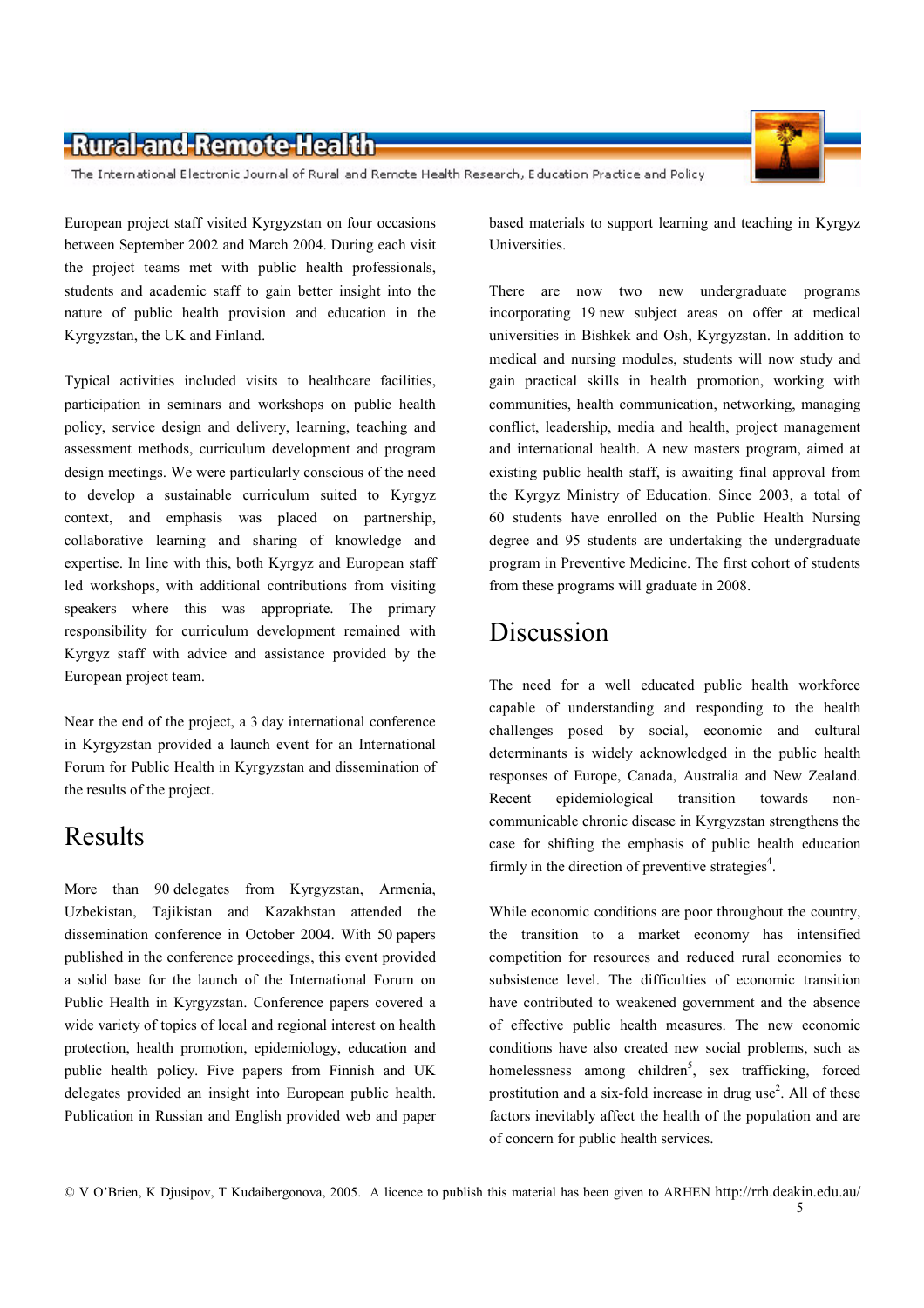The International Electronic Journal of Rural and Remote Health Research, Education Practice and Policy

Approximately 75% of the Kyrgyz people are Sunni Muslim with smaller minorities of Russian Orthodox and Roman Catholics among the Russian and German population<sup>10</sup>. Home to more than 70 different ethnic groups, Kyrgyzstan's multi-ethnic population presents service delivery challenges in rural areas where a variety of languages and cultural traditions exist side by side. The new curriculum aims to prepare students to work effectively in culturally appropriate and effective ways. The next phase of Manas health reforms, covering the period 2006-2010, strengthen the case for the new curriculum by placing emphasis on health promotion, especially in the areas of heart disease, substance abuse, tuberculosis and  $HIV/AIDS<sup>11</sup>$ .

## Conclusions

Working over considerable geographical distances and from different cultural perspectives the project team faced many challenges. However, funding from the European Union's Tempus program enabled us to meet in Europe and Kyrgyzstan to gain first-hand experience of differing social conditions and approaches to public health. The opportunity to meet face to face enabled us to establish strong professional and personal relationships that were essential to successful completion of the project. The new curriculum, along with the modernisation and reform of public health services, will help to develop public health capacity in Kyrgyzstan by creating a skilled and knowledgeable workforce who can, with appropriate support from government and financial support from international agencies, begin to make a significant impact on public health in Kyrgyzstan. The courses now provide the basis for the newly established Faculty of Public Health, which is an acknowledgement of the perceived importance of the project within the Kyrgyz State Medical Academy.

Kyrgyzstan is a country in transition and its health systems and public services are extremely fragile. Kyrgyzstan still faces many challenges in its efforts to improve public health conditions. Growing dissatisfaction with deepening poverty and widespread corruption finally led to the overthrow of the

former president during the 'Tulip Revolution' of 24 March 2005. A new but a fragile government coalition is working to bring about improvements, but political instability in the region means that establishing effective governance in Kyrgyzstan will not be easy<sup>11</sup>. Political instability in Central Asia is outside the control of public health practitioners but it remains a significant factor in determining the health of the population of Kyrgyzstan. The rapid economic, social and cultural changes that Kyrgyzstan is undergoing make it all the more important that public health practitioners, managers and policy makers are well informed and knowledgeable about the social determinants of health as they apply to urban and rural communities in Kyrgyzstan.

# Acknowledgements

The authors acknowledge the European Union Tempus Program for financial support for the project, also the Ministry of Health of the Kyrgyz Republic.

### References

1. Centre for Social Research in Kyrgyzstan, Migration Trends in Kyrgyzstan. (Online) 1999. Available: http://www.angelfire.com/ar/ researchkyrgyzstan/mig.html (Accessed 22 June 2005).

2. Djusipov K. State of reforms in the health system of the Kyrgyz Republic. Proceedings, State, Politics, Society: Issues and Problems within Post-Soviet Development. University of Iowa, USA: CREES, 2002; 141-150.

3. WHO Regional Office for Europe. Interagency Mission Report, 21 September - 6 October 2000. Geneva: WHO, 2001.

4. United Nations. The UN System in Kyrgyzstan: Common Country Assessment. Geneva: WHO, 2003.